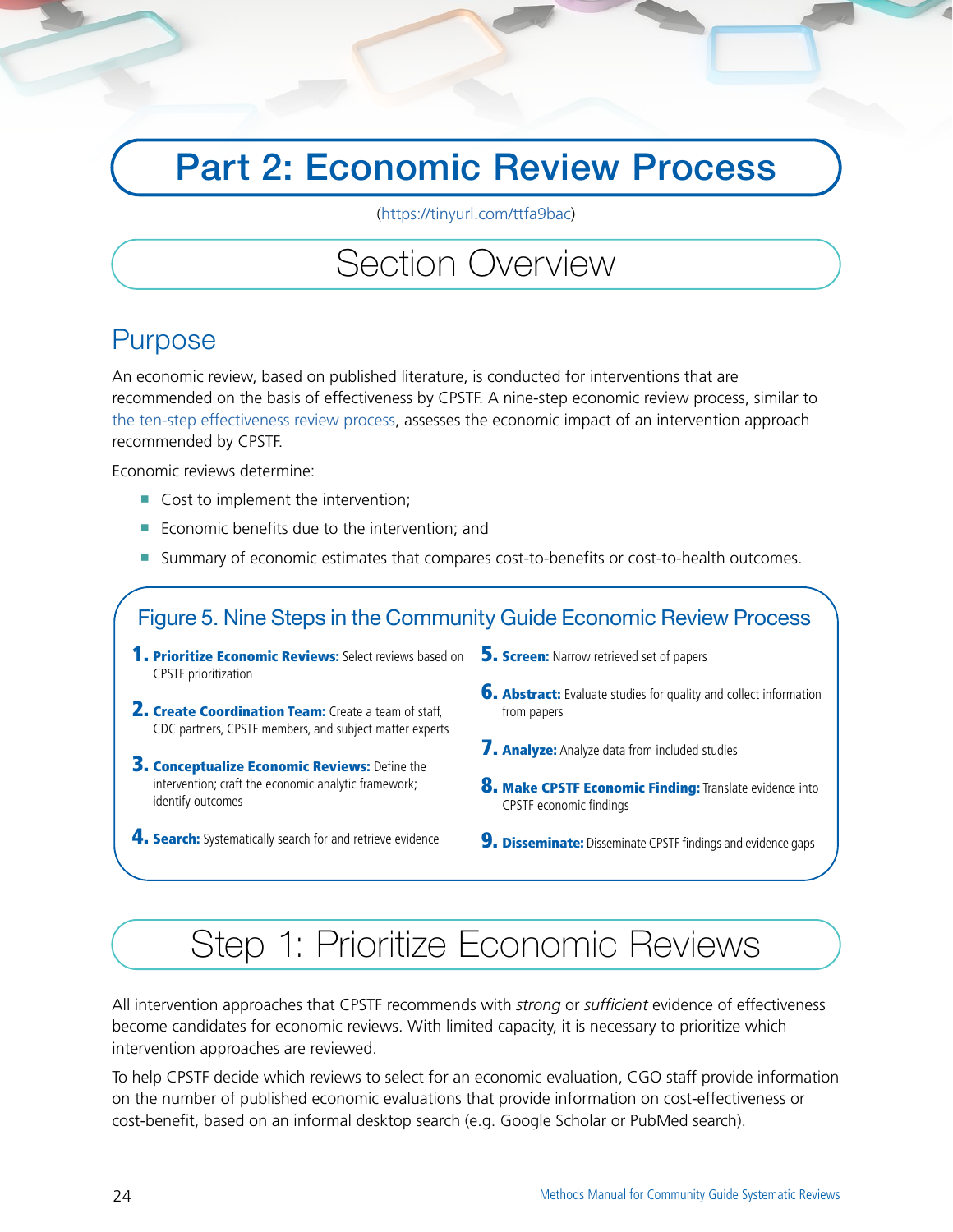# Step 2: Create Coordination Team

The coordination team (the team) assembled for the effectiveness review generally participates in the economic review. An economist directs the team with guidance from the senior scientist leading the effectiveness review.

The team's tasks for the economic review include developing and approving the following:

- Economic analytic framework
- Economic research questions
- Search strategy and inclusion/exclusion criteria
- Components of an intervention, including drivers which are important contributors to intervention cost, intervention benefit, and summary economic outcomes of cost-benefit and cost-effectiveness
- Quality assessment method
- Draft CPSTF economic finding statements

Each of these are described in the following steps.

## Step 3: Conceptualize Economic Review

Several products are used for both the effectiveness and the economic review.

- Intervention definition, which defines the activities or actions that take place in the intervention.
- Analytic framework, which specifies the conceptual approach to evaluate the primary health outcomes and other non-health related outcomes of the intervention.
- Effectiveness search strategy, which describes the formal search method and sources searched.

The team develops an **economic analytic framework**, based on the analytic framework in the effectiveness review, but adds the economic components to visually represent the long- and short-term intervention cost and benefits. (See example economic [See example economic analytic framework at <https://tinyurl.com/jhwxvab2>.)

The team also develops economic research questions to elicit estimates for the following standard economic outcomes:

- Intervention cost, which is the cost of resources necessary to implement the intervention.
- Intervention economic benefits due to improved health, such as
	- ▶ Averted healthcare cost,
	- $\blacktriangleright$  Improved worksite productivity, and
	- ▶ Increased number and quality of years lived.
- Other intervention economic benefits due to effects that may not be related to health.
- Comparison of intervention cost to intervention economic benefit.
- Assessment of cost per quality-adjusted life year and disability-adjusted life year for cost-effectiveness.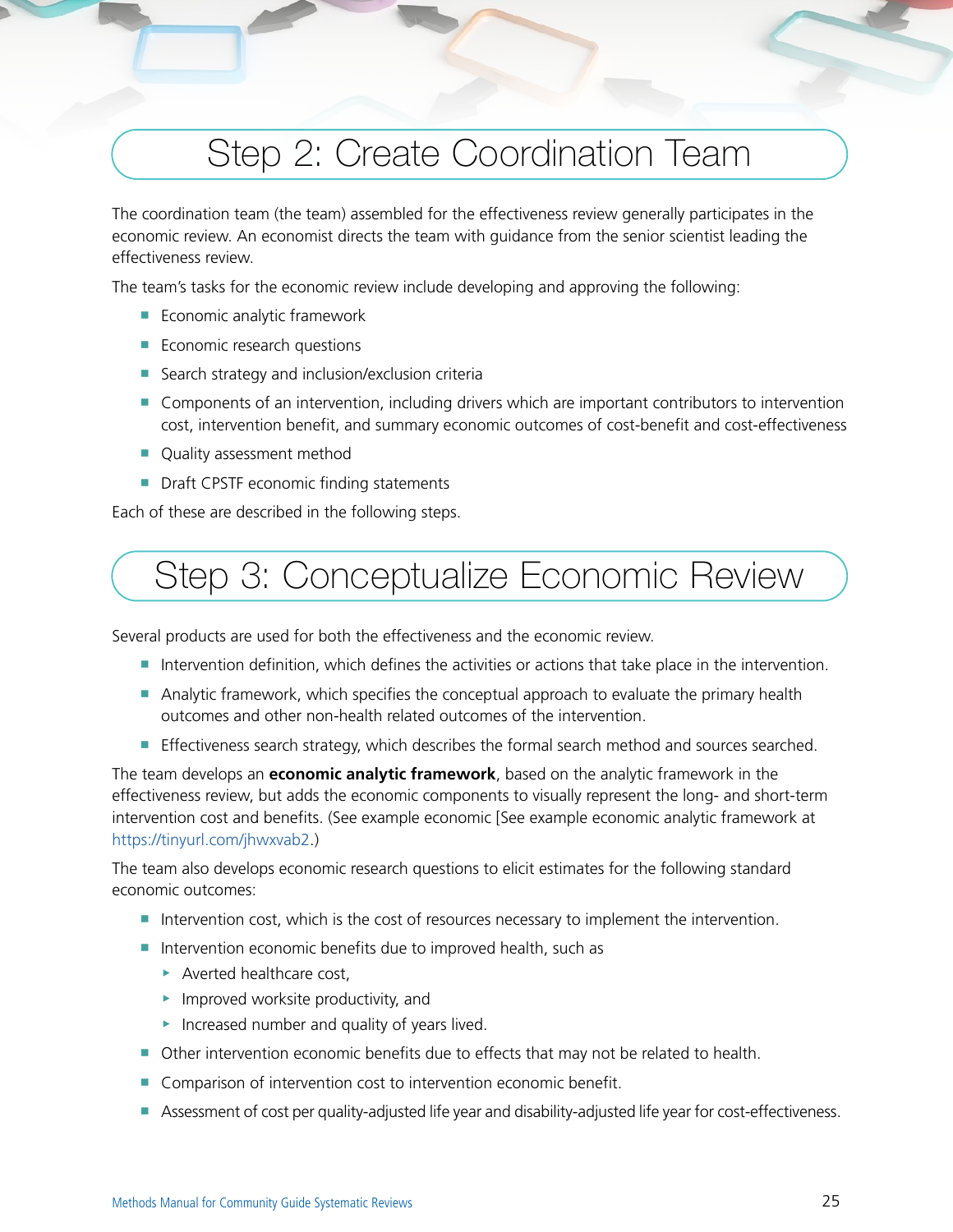The team defines inclusion and exclusion criteria to select papers for the economic review. In addition to meeting effectiveness review criteria, each study for the economic review must also provide estimates for at least one economic outcome described in the research questions.

## Step 4: Search

CGO staff work with the CDC Library staff on literature searches to identify potential studies to include in the evidence. The team may also include potential studies identified during the effectiveness review, suggested by subject matter experts, and from references cited within studies.

The **economic search strategy**, which builds on the search strategy used for the effectiveness review, may include the following.

- Database sources with an economic focus, as well as the EconLit, Cochrane Economic Evaluations, and Campbell Collaboration databases
- Search terms relating to economics, such as cost, economic benefit, cost-benefit, and costeffectiveness, and the effectiveness search terms
- Sources beyond the peer-reviewed literature, such as government and non-governmental organization reports, depending on the type of intervention

## Step 5: Screen Literature

The search yield is screened in [multiple stages,](#page--1-0) as described in Part I above.

## Step 6: Abstract

Once the team narrows the search yield through the screening process, the team [abstracts](#page--1-0) relevant data into a detailed evidence table for each study as described in Part 1 above. (See [example](#page--1-0) economic detailed evidence table.)

### Quality Assessment

The team assesses the quality of evidence collected from the included studies. Each economic estimate is assigned a quality of good, fair, or limited based on how well it captures the components known to be drivers of the estimate and the measurement methods used in estimation. A good quality estimate includes all or most of the components known to be drivers of its magnitude and has none or few limitations points assigned for shortfalls in statistical and measurement methods. A fair quality estimate captures some of the known drivers or have some limitations in statistical and measurement methods. A limited quality estimate fails to include all or most components known to be drivers of its magnitude or also has numerous limitation points assigned for shortfalls in statistical and measurement methods.<sup>9</sup>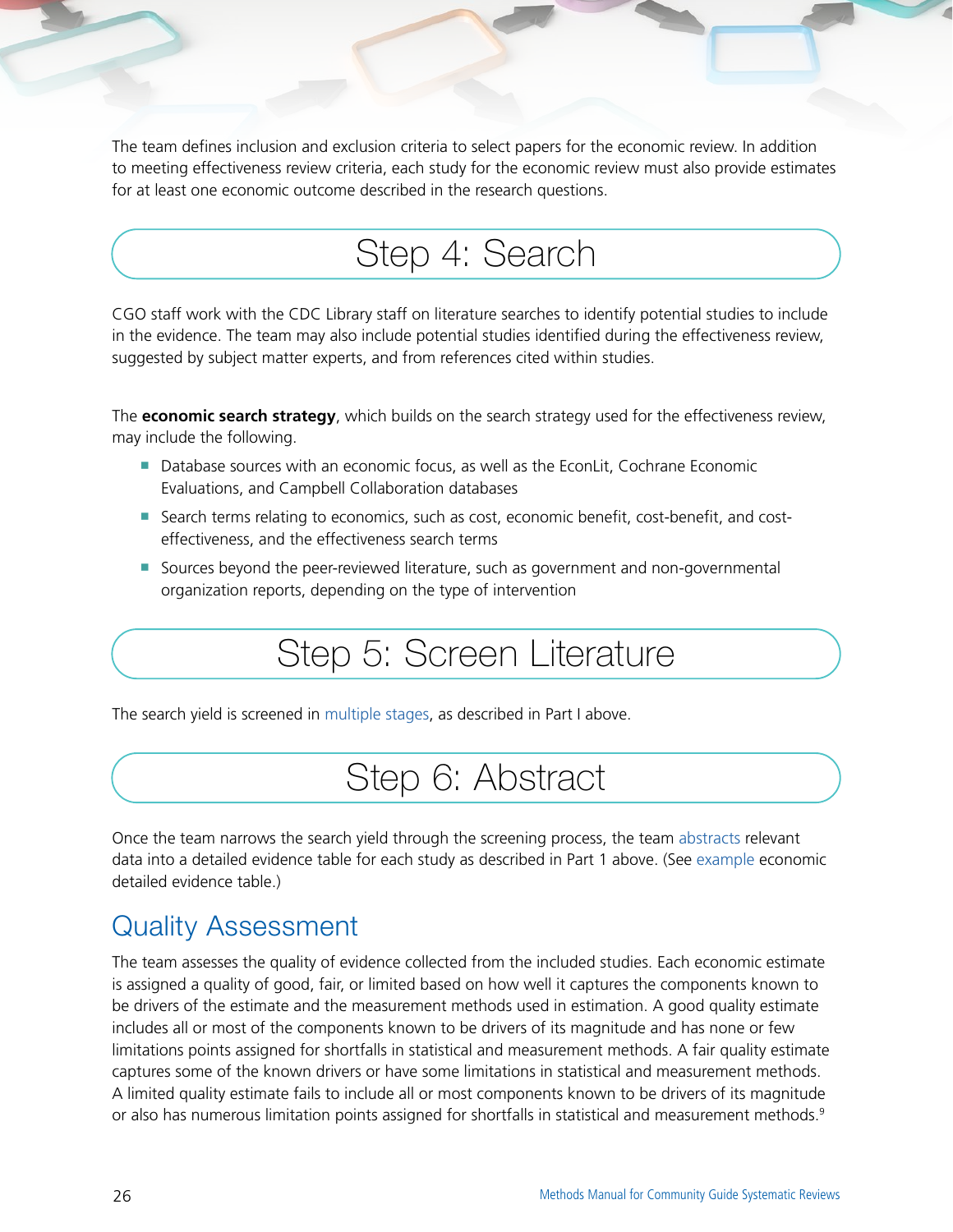The components considered to be drivers and the areas in which the measurement aspects are assessed will be different for each economic review. Limited quality estimates are excluded from the body of evidence. (See example from a completed economic review at [https://tinyurl.com/kcayzrbz.](https://tinyurl.com/kcayzrbz))

#### **Key Elements of Quality Assessments**

- Capture of drivers in estimates of cost and benefit
- Appropriateness of measurement in the areas of perspective, population in consideration, time horizon, valuation method, measurement of intervention effect, estimation of modeled outcomes, and any intervention-specific areas not covered in previous areas
- Appropriate perspective, including the societal perspective (preferred for the Community Guide economic reviews) or a more restricted perspective from healthcare systems, employers, or government
- Analytic period of the intervention and its effects, usually a lifetime to determine effects on morbidity and mortality as measured by quality and disability-adjusted years lived
- Components and drivers of cost and benefit

### Step 7: Analyze

#### Data Standardization

The team standardizes estimates to enhance comparability across studies that differ in sample size, intervention duration, year of implementation, and currency in which monetary values are expressed. Estimates are expressed in per person per year terms and monetary values are converted to U.S. dollars for a common year using purchasing power parities (<https://tinyurl.com/npc5y5rm>) from the World Bank and the consumer price index (<https://tinyurl.com/36xs88bh>) from the Bureau of Labor Statistics.

### Analysis Methods

The team summarizes and organizes the review's results as economic evidence that address each of the research questions about intervention cost, intervention benefit, cost-benefit, and cost-effectiveness. Gaps in the economic evidence are also identified.

The evidence collected from multiple studies for each of the economic outcomes of interest are summarized and presented as medians and interquartile intervals (IQI). In cases where there are three or fewer estimates, all estimates are presented and not summarized.

The economic review conclusion, whether the intervention is cost-beneficial or cost-effective, is based on all the estimates for cost-benefit or cost-effectiveness, respectively, considered together.

- A cost-benefit estimate is favorable (cost-beneficial) for the intervention when economic benefits exceed the cost of intervention.
- A cost-effectiveness estimate is favorable when the cost per quality-adjusted life year (QALY) saved is less than a conservative threshold of \$50,000 OR when the cost per disability-adjusted life year (DALY) averted is less than the conservative benchmark of per capita gross domestic product of the country of implementation.